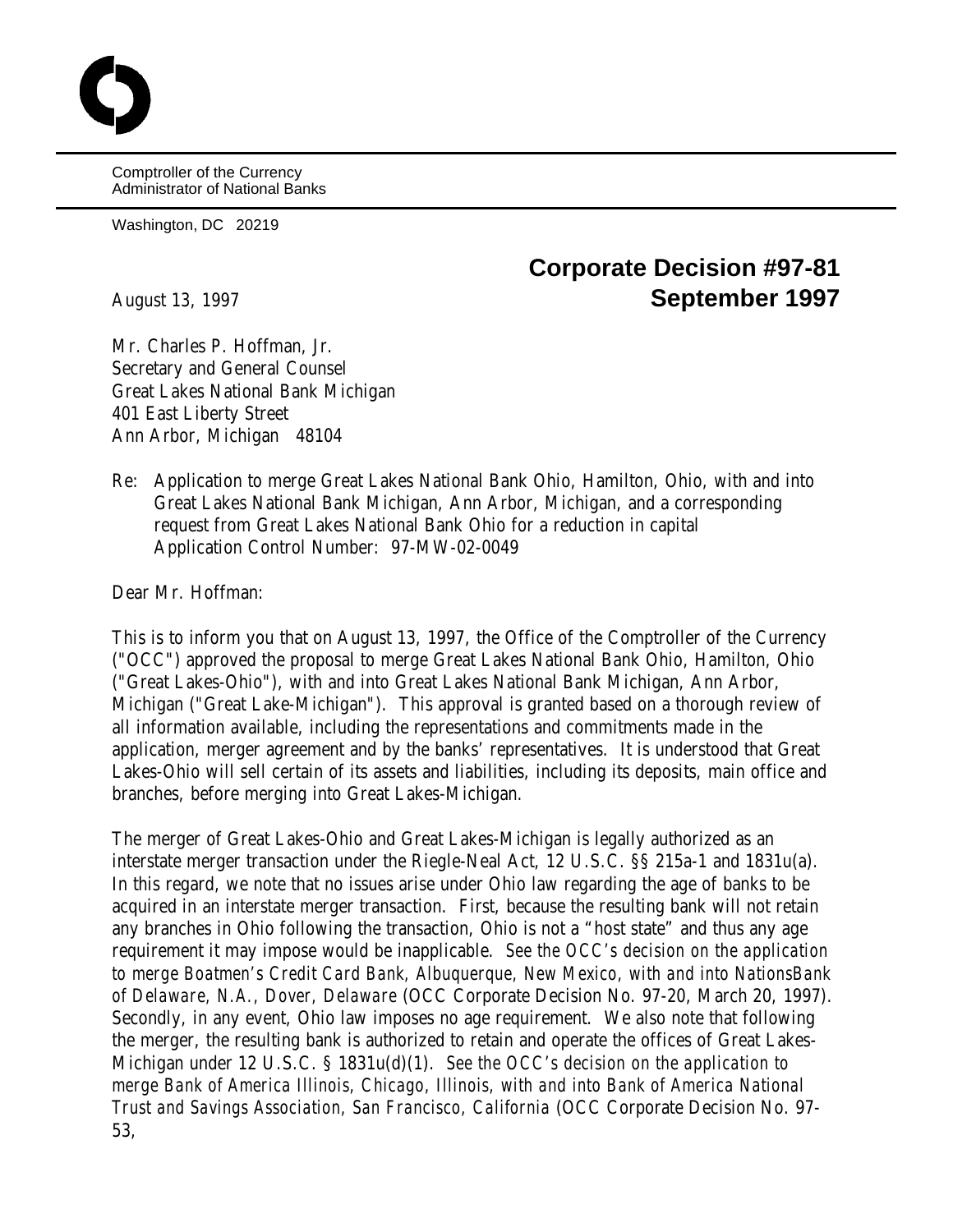Mr. Charles P. Hoffman, Jr. Application Control Number: 97-MW-02-0049 Page 2

June 25, 1997).

Please be advised that the OCC also authorizes the resulting bank, should the merger occur between Call Report dates, to recalculate its legal lending limit. The new lending limit should be calculated by using data from the last Call Report of the individual banks filed prior to consummating the merger, as adjusted for the merger. The resulting bank will then file a new Call Report and begin calculating its legal lending limit according to 12 C.F.R. 32.4(a) at the end of the quarter following consummation of the merger.

The Midwestern District Office must be advised in writing in advance of the desired effective date for the merger so that the OCC may issue the necessary certification letter. The effective date of the merger must be on or after the approval date.

We will not issue a letter certifying consummation of the merger until we have received:

- 1. A Secretary's Certificate for each applicant institution, certifying that a majority of the board of directors has agreed to the proposed merger,
- 2. An executed merger agreement with Articles of Association for the resulting bank attached, and
- 3. A Secretary's Certificate for each institution, certifying that the shareholders' approvals have been obtained.

If the merger is not consummated within one year from the approval date, the approval shall automatically terminate unless the OCC grants an extension of the time period.

The OCC also approved a projected \$20.9 million reduction in capital for Great Lakes-Ohio (projected \$6.9 reduction in common stock, with the balance to come from the additional paid in capital account). It is understood that the reduction in capital will occur after Great Lakes-Ohio sells certain of its assets and liabilities to another buyer, including its deposits, main office and branches, and before it merges into Great Lakes-Michigan. Shareholders should approve, by a two-thirds vote, the reduction in capital stock and surplus and the resulting cash distribution. Please notify the Midwestern District Office after the reduction has been completed so that the OCC may issue the final certification. This change in capital should be completed within one year of the date of this letter.